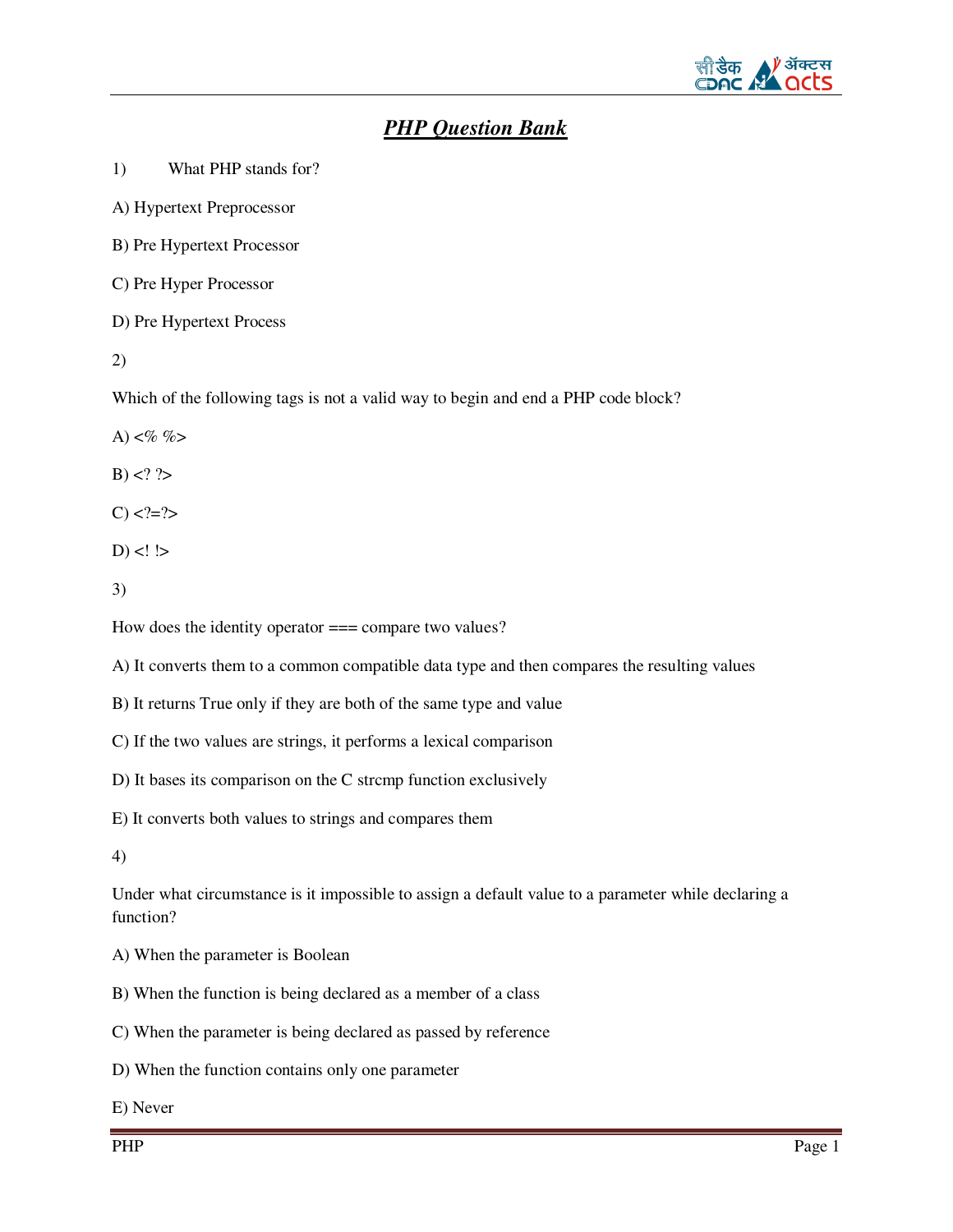

5)

Variables always start with a ........ in PHP

A) Pond-sign

B) Yen-sign

C) Dollar-sign

E) Euro-sign

6)

What is the value displayed when the following is executed? Assume that the code was executed using the following URL:

testscript.php?c=25

<?php

```
function process($c, d = 25)
```
{

global \$e;

```
$retval = $c + $d - $_{GET['c'] - $e$};
```
return \$retval;

}

 $\text{$e = 10$};$ 

echo process(5);

?>

A) 25

 $B) - 5$ 

C) 10

D) 5

E) 0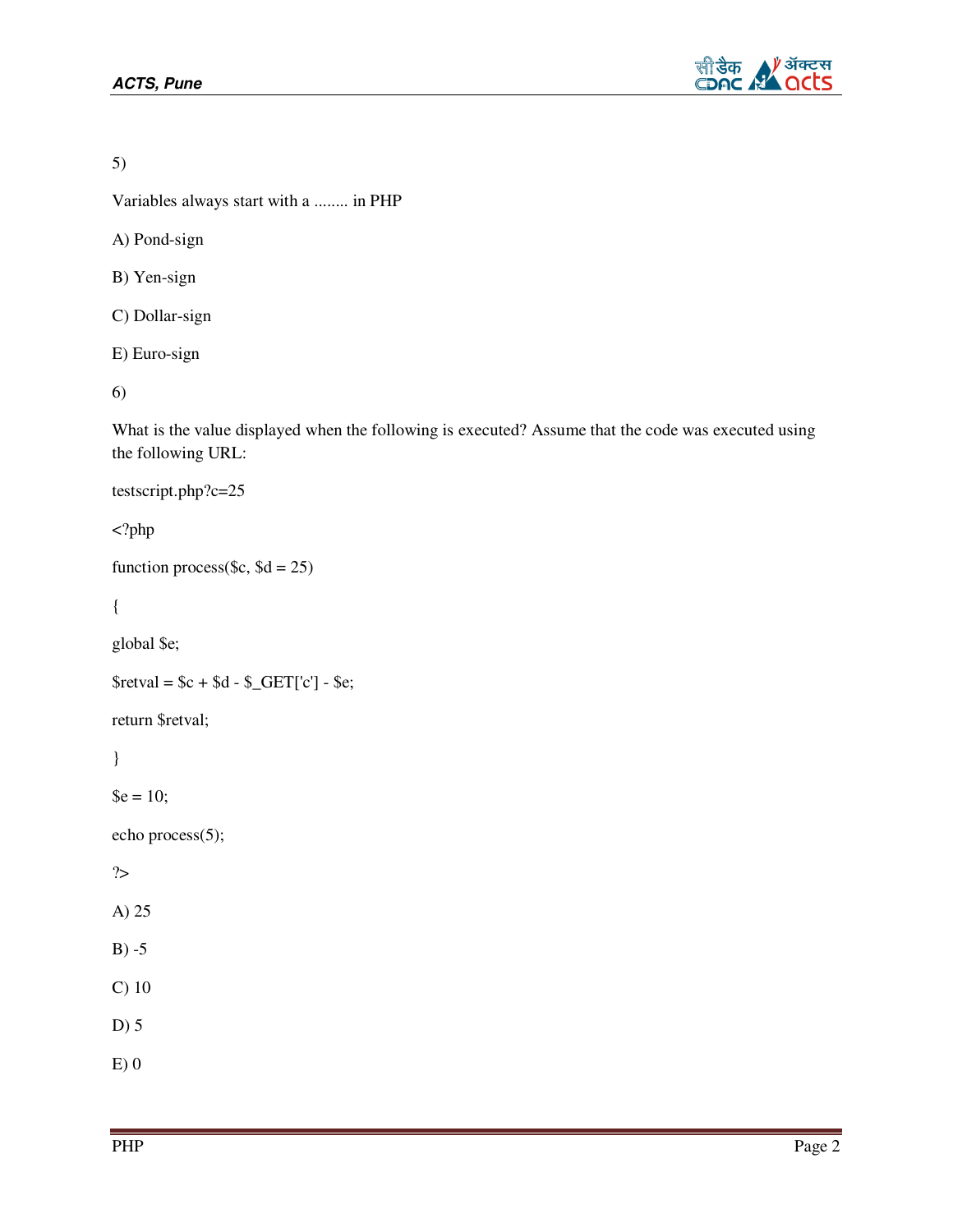

7) PHP is an open source software A) True B) False 8) Which of the following is not valid PHP code? A) \$\_10 B) \${"MyVar"} C) &\$something D) \$10\_somethings E) \$aVaR 9) What is the difference between print() and echo()? A) print() can be used as part of an expression, while echo() can't B) echo() can be used as part of an expression, while print() can't

C) echo() can be used in the CLI version of PHP, while print() can't

D) print() can be used in the CLI version of PHP, while echo() can't

E) There's no difference: both functions print out some text!

10)

PHP runs on different platforms (Windows, Linux, Unix, etc.)

A) True

B) False

Answers

1) D, 2) B, 3) A, 4) C, 5) C, 6) B, 7) A, 8) D, 9) A, B, 10) A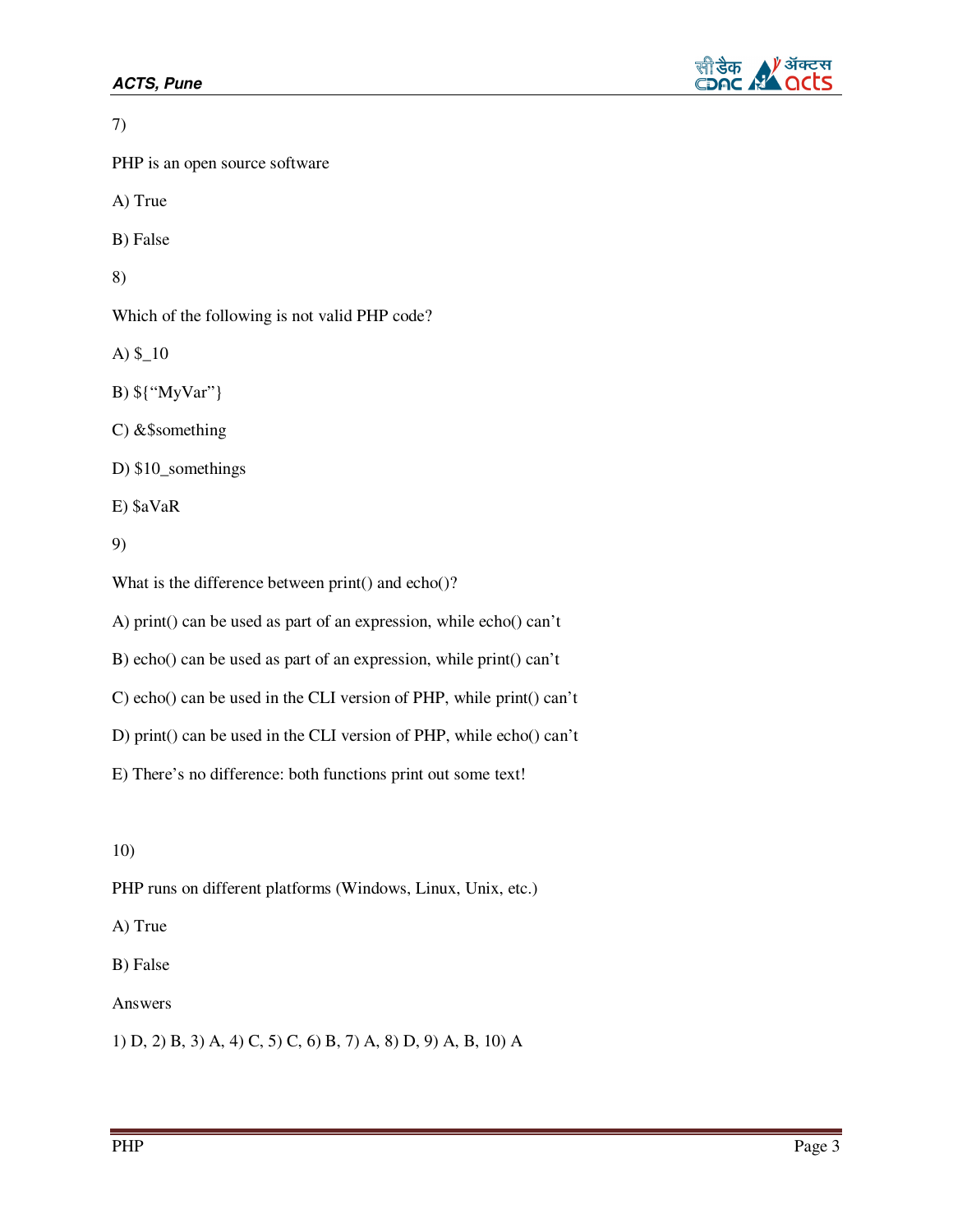

1) Which of the following will not combine strings \$s1 and \$s2 into a single string?

A)  $$s1 + $s2$ 

B) "{\$s1}{\$s2}"

C) \$s1.\$s2

D) implode(' ', array(\$s1,\$s2))

E) All of the above combine the strings

2)

Given a variable \$email containing the string user@example.com, which of the following statements would extract the string example.com?

```
A) substr($email, strpos($email, "@"));
```
B) strstr(\$email, "@");

```
C) strchr($email, "@");
```

```
D) substr($email, strpos($email, "@")+1);
```

```
E) strrpos($email, "@");
```
### 3)

Given a comma-separated list of values in a string, which function from the given list can create an array of each individual value with a single call?

A) strstr()

- B) Cannot be done with a single function
- C) extract()

D) explode()

```
E) strtok()
```
4) What is the best all-purpose way of comparing two strings?

A) Using the strpos function

B) Using the  $==$  operator

```
C) Using strcasecmp()
```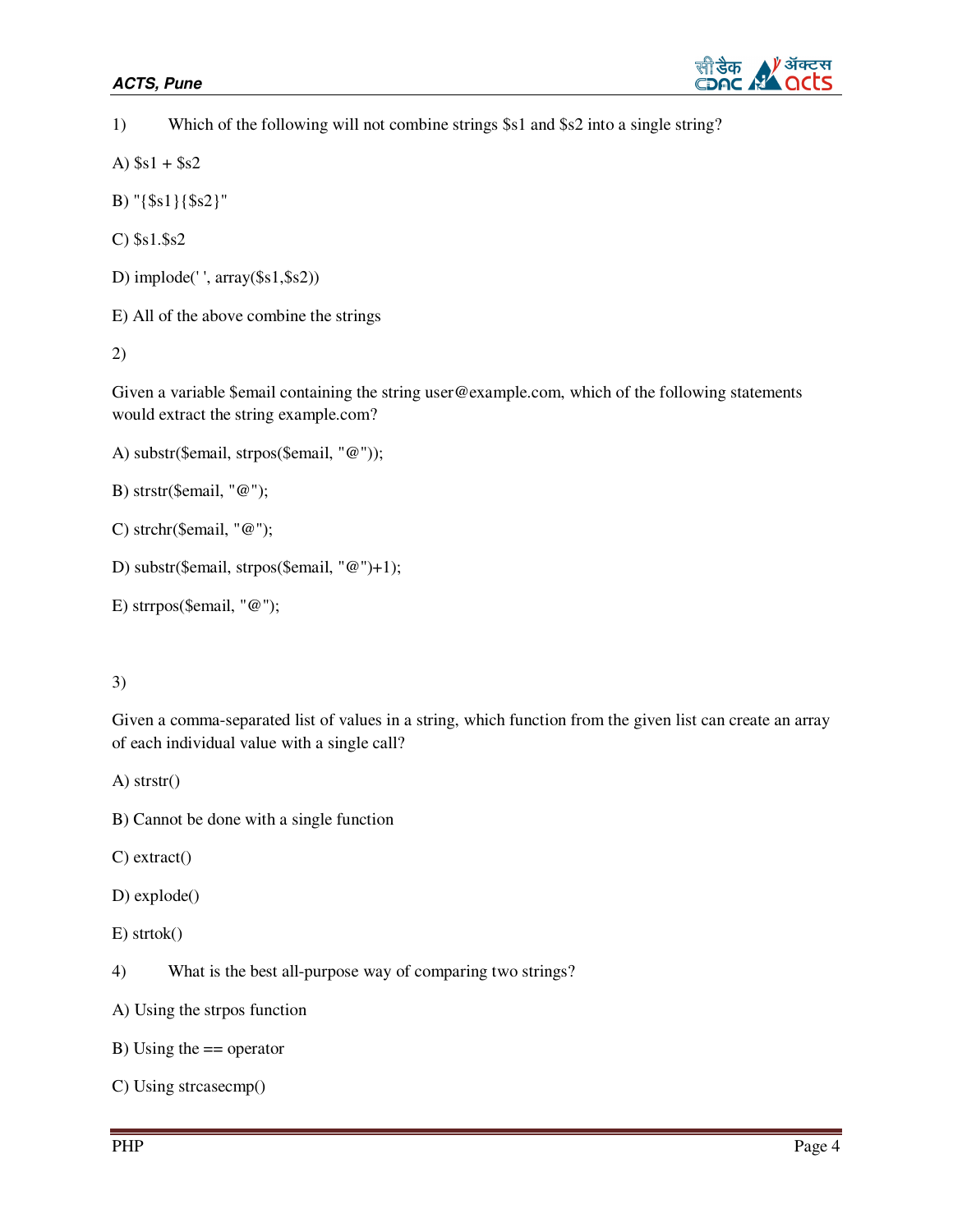

D) Using strcmp()

5) Which of the following PCRE regular expressions best matches the string php|architect?

A) .\*

B) ...|.........

C)  $\{3\} \{8\}$ 

D) [az]{3}\|[az]{9}

E)  $[a-z][a-z][a-z]\wedge(y\}$ 

6) Which of the following functions can be used to determine the integrity of a string?

A) md5()

B) sha $1()$ 

C) str\_rot $13()$ 

D) crypt()

E) crc32()

7) What happens if you add a string to an integer using the + operator?

- A) The interpreter outputs a type mismatch error
- B) The string is converted to a number and added to the integer
- C) The string is discarded and the integer is preserved
- D) The integer and string are concatenated together in a new string
- E) The integer is discarded and the string is preserved
- 8)

The \_\_\_\_\_\_\_\_\_\_\_ function can be used to compare two strings using a case-insensitive binary algorithm

A) strcmp()

B) stricmp()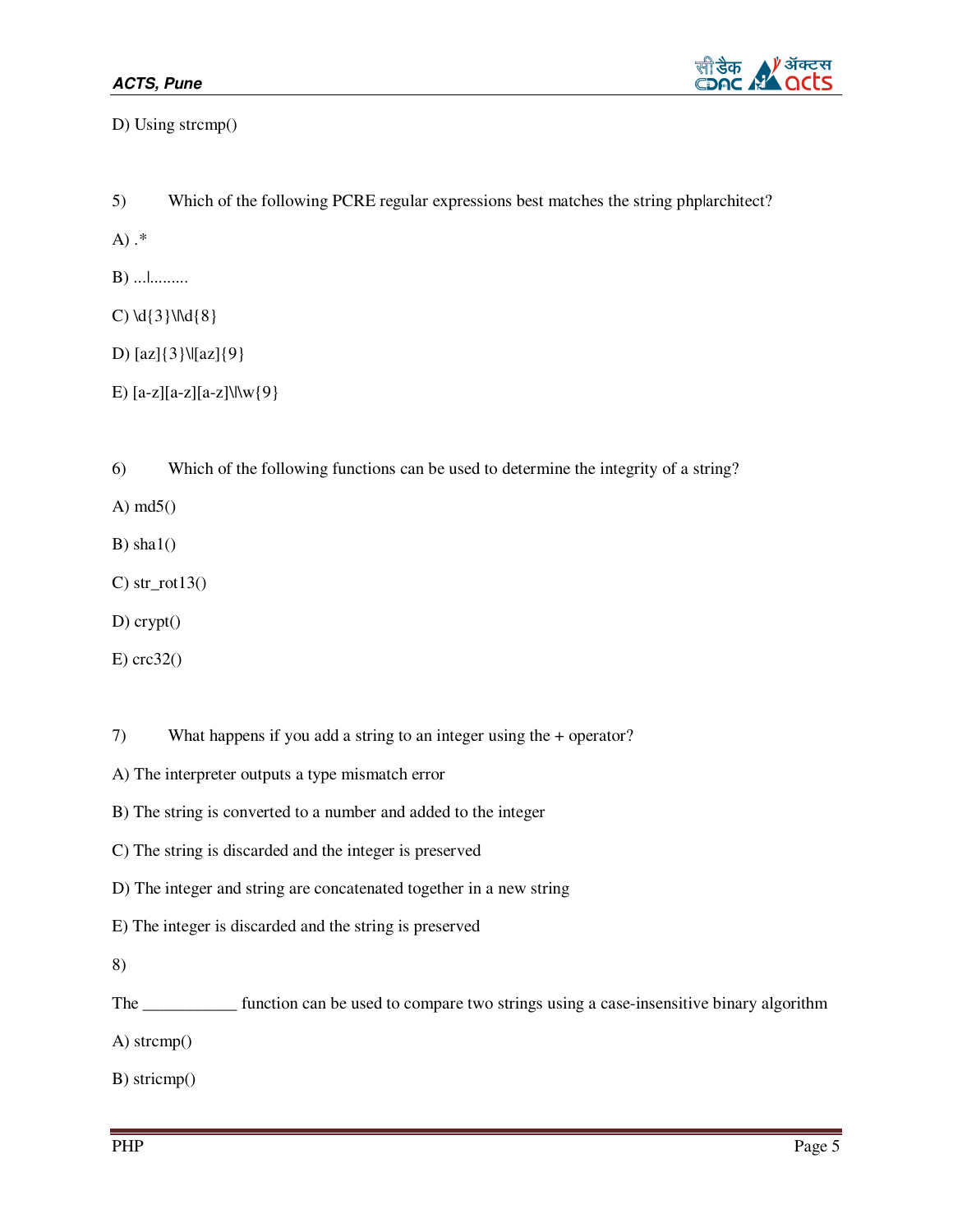

C) strcasecmp()

D) stristr()

E) None of the above

#### 9)

Which of the following functions can be used to convert the binary data stored in a string into its hexadecimal representation?

A) encode\_hex()

B) pack()

C) hex2bin()

D) bin2hex()

E) printf()

10)  $\lambda[A-Za-z].$ <sup>\*</sup> matches

A) play it again

B) I

C) 123

D) ?

- 11) ^[0-9]{5}(\-[0-9]{4})?\$ matches
- A) 90001 and 90002-4323
- B) 9001 and 12-4321

Answers

1) A, 2) D, 3) D, 4) D, 5) E, 6) A,B,E, 7) B, 8) C, 9) B,D, 10) A, B, 11) A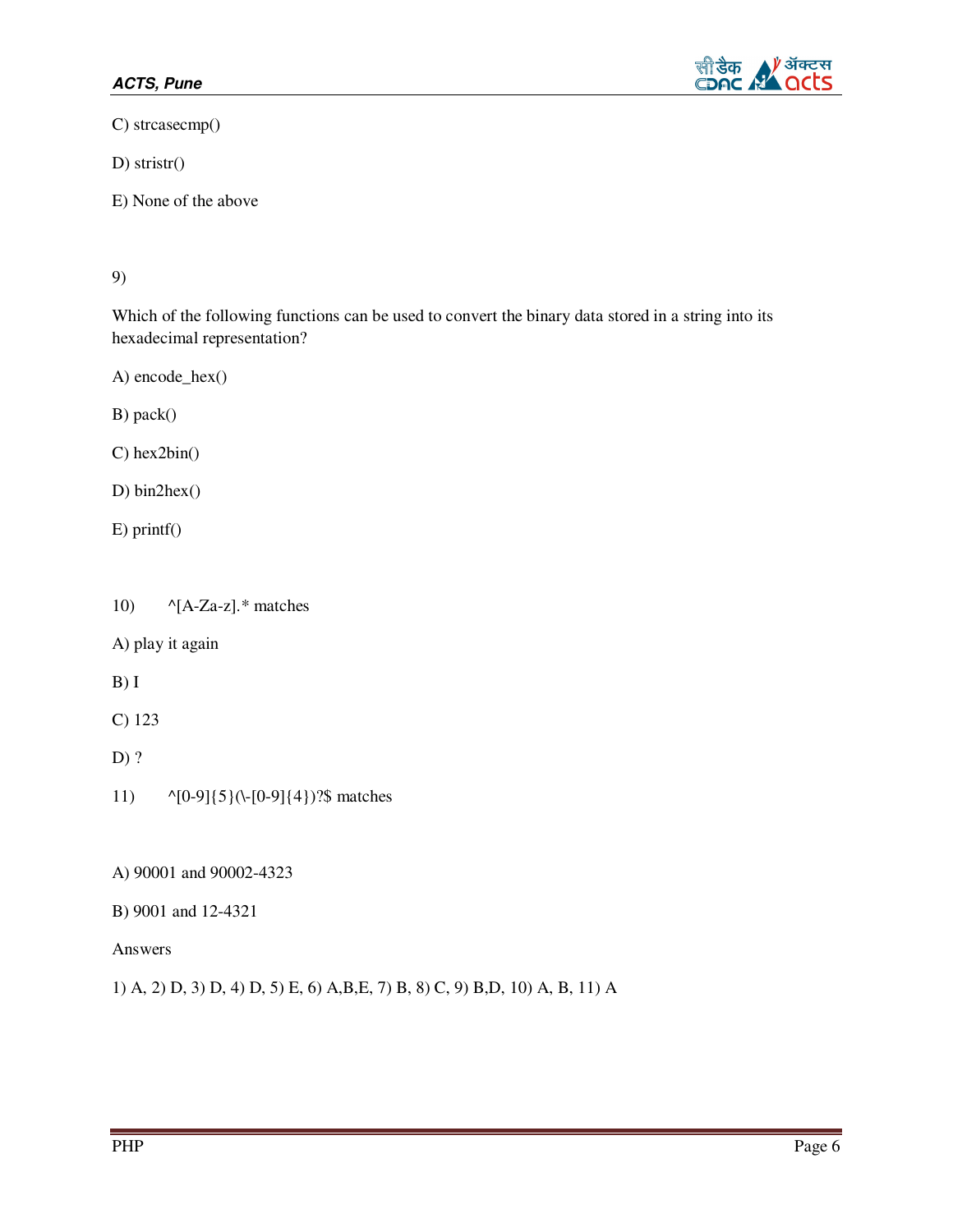

|  | values (called indexed arrays) or using __                                 | values (called |
|--|----------------------------------------------------------------------------|----------------|
|  | associative arrays). Of course, these key methods can be combined as well. |                |

A) Float, string

B) Positive number, negative number

C) Even number, string

D) String, Boolean

E) Integer, string

<?php

 $\text{Sarray} = \text{array} (1, 2, 3, 5, 8, 13, 21, 34, 55);$ 

 $\mathcal{S}$ sum = 0;

for  $(\$i = 0; \$i < 5; \$i++)$  {

\$sum += \$array[\$array[\$i]];

}

echo \$sum;

?>

A) 78

B) 19

C) NULL

D) 5

 $E(0)$ 

3)

What elements will the following script output?

<?php

 $\text{Sarray} = \text{array}$  (true => 'a', 1 => 'b');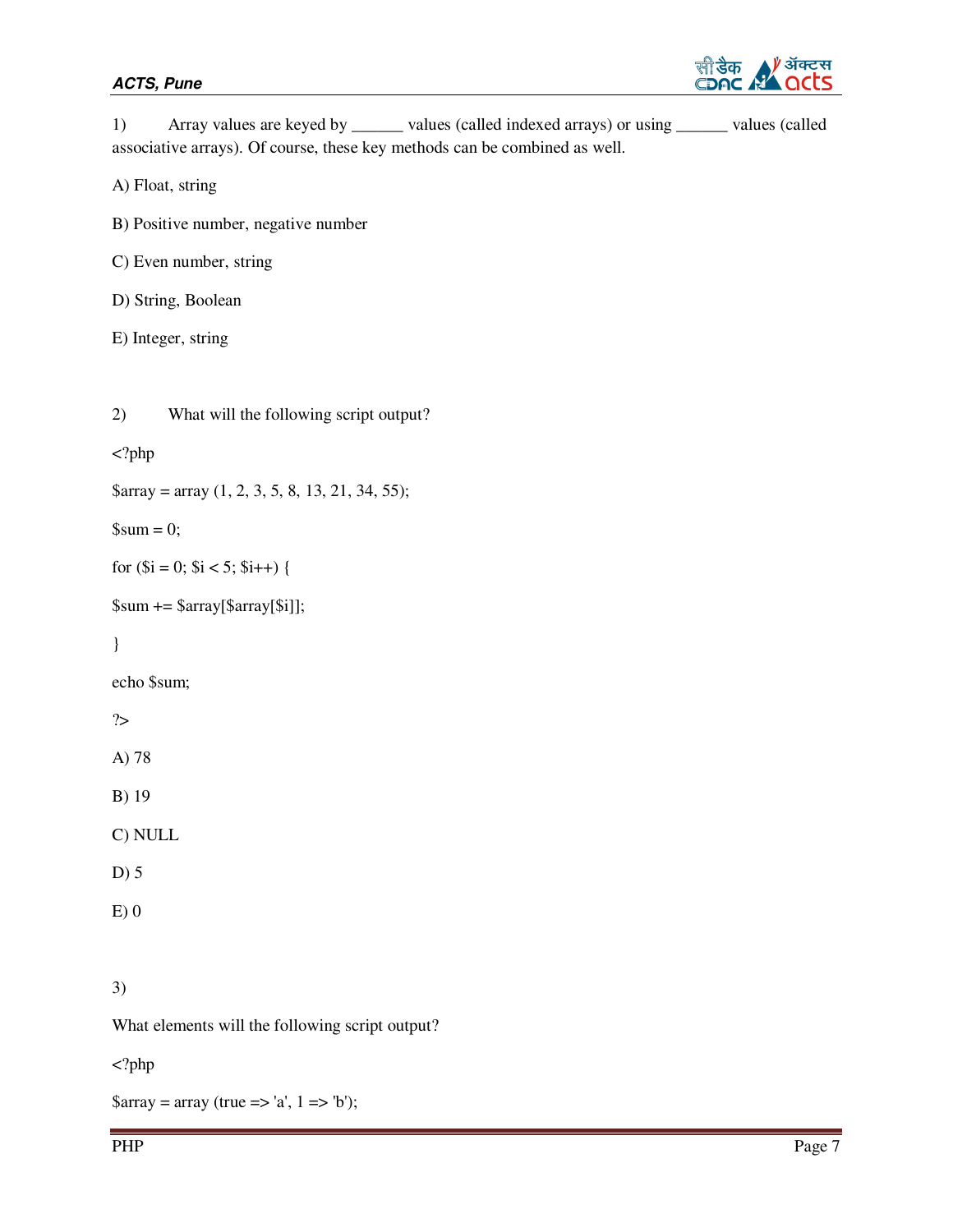

var\_dump (\$array);

?>

A)  $1 \Rightarrow b'$ 

- B) True => 'a',  $1 =$  > 'b'
- C)  $0 \Rightarrow 'a', 1 \Rightarrow 'b'$
- D) None
- E) It will output NULL

4)

Which array function checks if the specified key exists in the array

A) array\_key\_exist()

- B) array\_key\_exists()
- C) array\_keys\_exists()
- D) arrays\_key\_exists()
- 5) There are three different kind of arrays:
- A) Numeric array, String array, Multidimensional array
- B) Numeric array, Associative array, Dimensional array
- C) Numeric array, Associative array, Multidimensional array
- D) Const array, Associative array, Multidimensional array
- 6) Absent any actual need for choosing one method over the other, does passing arrays by value to a read-only function reduce performance compared to passing them by reference?
- A) Yes, because the interpreter must always create a copy of the array before passing it to the function.
- B) Yes, but only if the function modifies the contents of the array.
- C) Yes, but only if the array is large.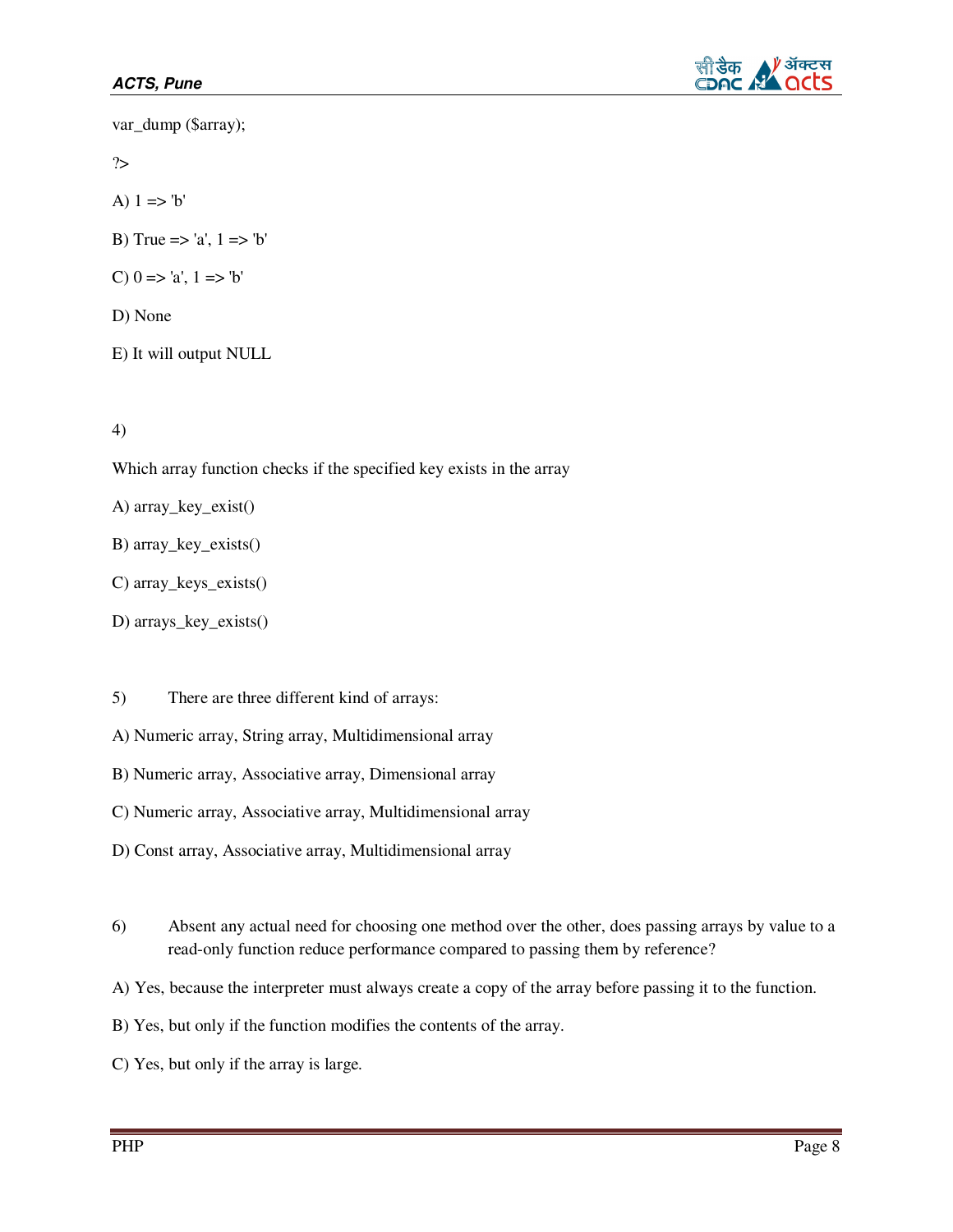

D) Yes, because PHP must monitor the execution of the function to determine if changes are made to the array.

E) No.

7) Assume you would like to sort an array in ascending order by value while preserving key associations. Which of the following PHP sorting functions would you use?

A) ksort()

B) asort()

C) krsort()

D) sort()

E) usort()

8) What function computes the difference of arrays?

A) array\_diff

B) diff\_array

C) arrays\_diff

D) diff\_arrays

9) What functions count elements in an array?

A) count

B) Sizeof

C) Array\_Count

D) Count\_array

10) What array will you get if you convert an object to an array?

A) An array with properties of that object as the array's elements.

B) An array with properties of that array as the object's elements.

C) An array with properties of that object as the Key elements.

D) An array with keys of that object as the array's elements.

Answers

1) E, 2) A, 3) E, 4) B, 5) C, 6) E, 7) B, 8) A, 9) A, B, 10) A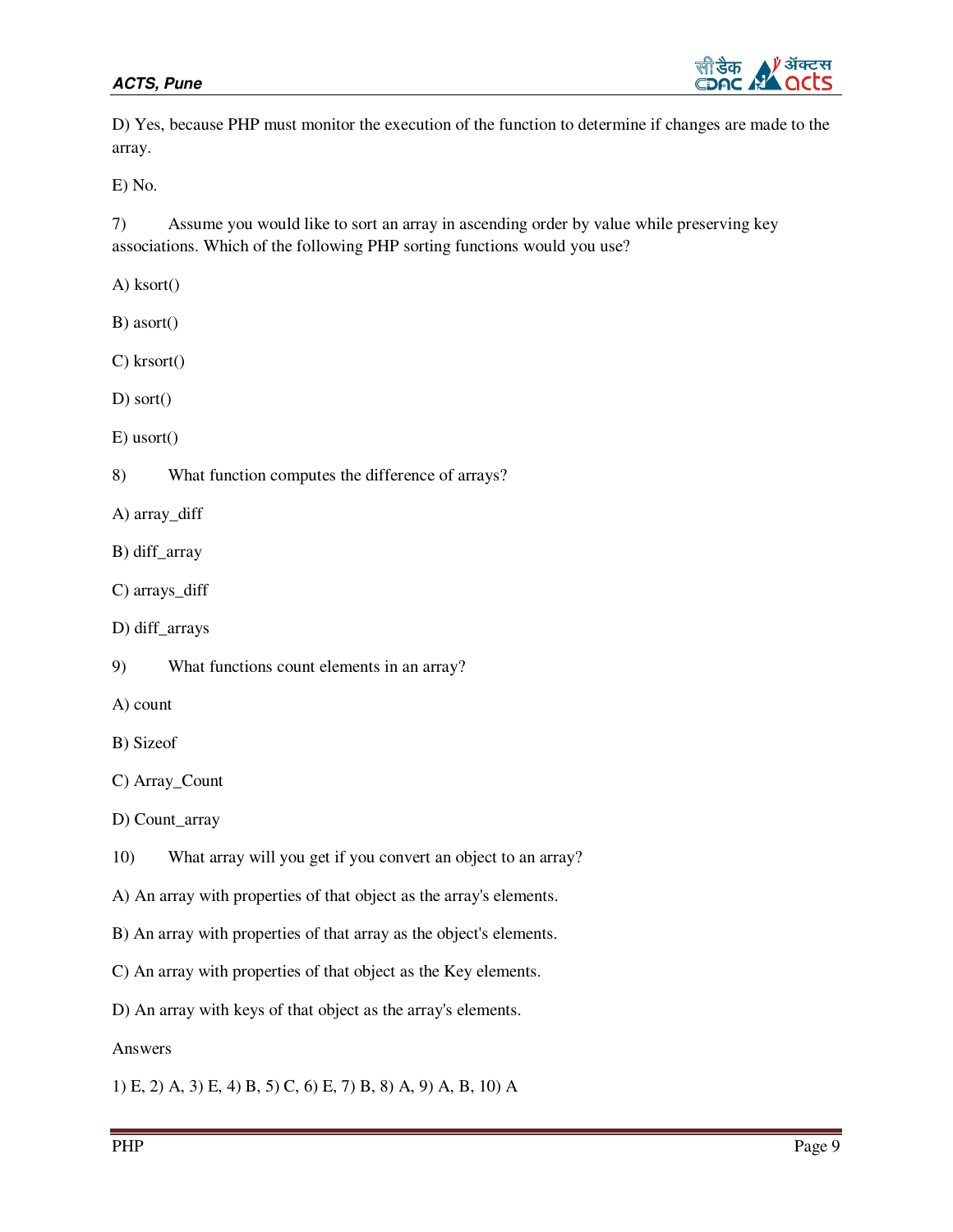

| Which of the following functions do not return a timestamp?<br>1) |  |
|-------------------------------------------------------------------|--|
|-------------------------------------------------------------------|--|

- A) time()
- B) date()
- C) strtotime()
- D) localtime()
- E) gmmktime()
- 2) The getdate() function returns
- A) An integer
- B) A floating-point number
- C) An array
- D) A string
- E) A Boolean
- 3) .......... Returns the time of sunrise for a given day / location
- A) datesunrise()
- B) date\_sunrise()
- C) date-sunrise()
- D) date.sunrise()
- 4) What will the following script output?

<?php

\$time = strtotime ('2004/01/01');

echo date ('H:\i:s', \$time);

### ?>

A) 00:00:00

- B) 12:00:00
- C) 00:i:00

D) 12:i:00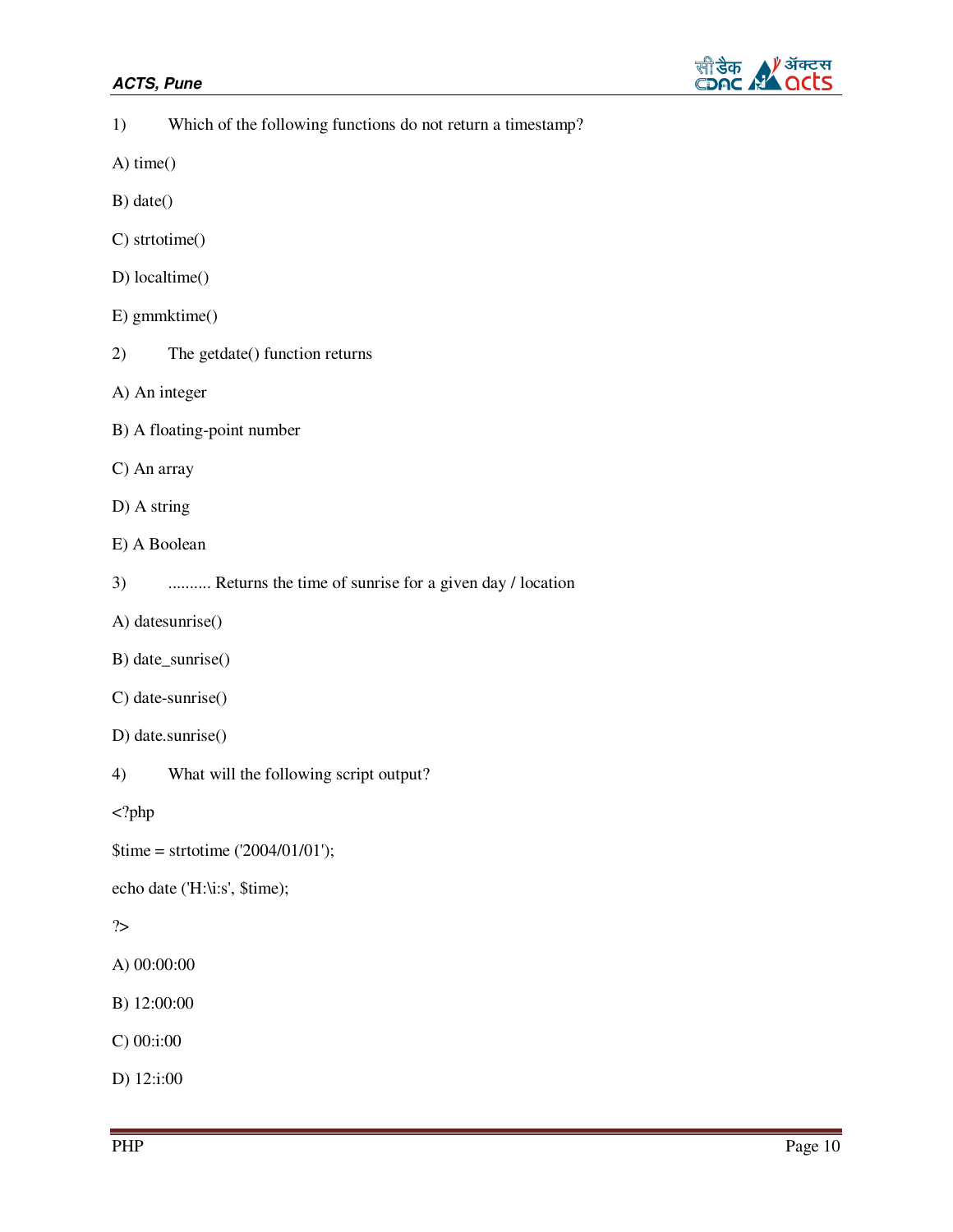

|--|--|

- 5) ................Checks a date for numeric validity.
- A) check\_date
- B) verifydate
- C) Verify\_date
- D) checkdate
- 6) What is the difference, in seconds, between the current timestamp in the GMT time zone and the current timestamp in your local time zone?
- A) It depends on the number of hours between the local time zone and GMT
- B) There is no difference
- C) The two will only match if the local time zone is GMT
- D) The two will never match
- E) None of the above
- 7) You must make a call to ................... to specify what time zone you want calculations to take place in before calling any date functions.
- A) date\_default\_timezone\_set()
- B) datedefault\_timezone\_set()
- C) date\_defaulttimezone\_set()
- D) date\_default\_timezoneset()
- 8) What would happen if the following script were run on a Windows server set to Moscow, Russia's time zone?

<?php

echo gmmktime(0, 0, 0, 1, 1, 1970);

?>

A) It would output the number 0

- B) It would output the number -1
- C) It would output the number 1
- D) It would raise an error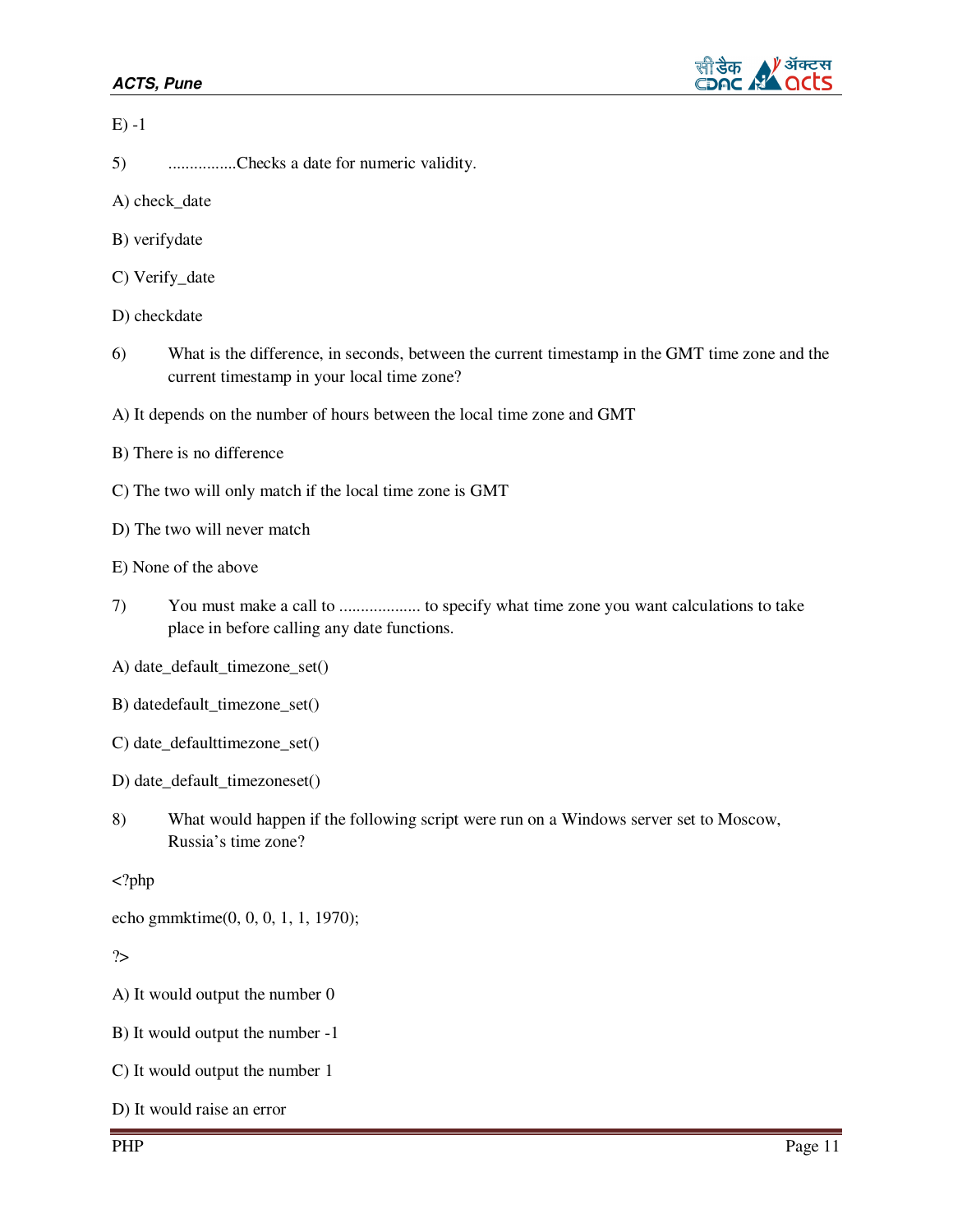

- E) It would output nothing
- 9) The ......... function parses an English textual date or time into a Unix timestamp
- A) strtodate()
- B) stroftime()
- C) strtotime()
- D) str\_to\_time()
- 10) ................ Formats a local time or date according to locale settings.
- A) strftime
- B) strgtime
- C) strhtime
- D) stritime
- Answers
- 1) B, D 2) C, 3) B, 4) C, 5) D, 6) B, 7) A, 8) B, 9) C, 10) A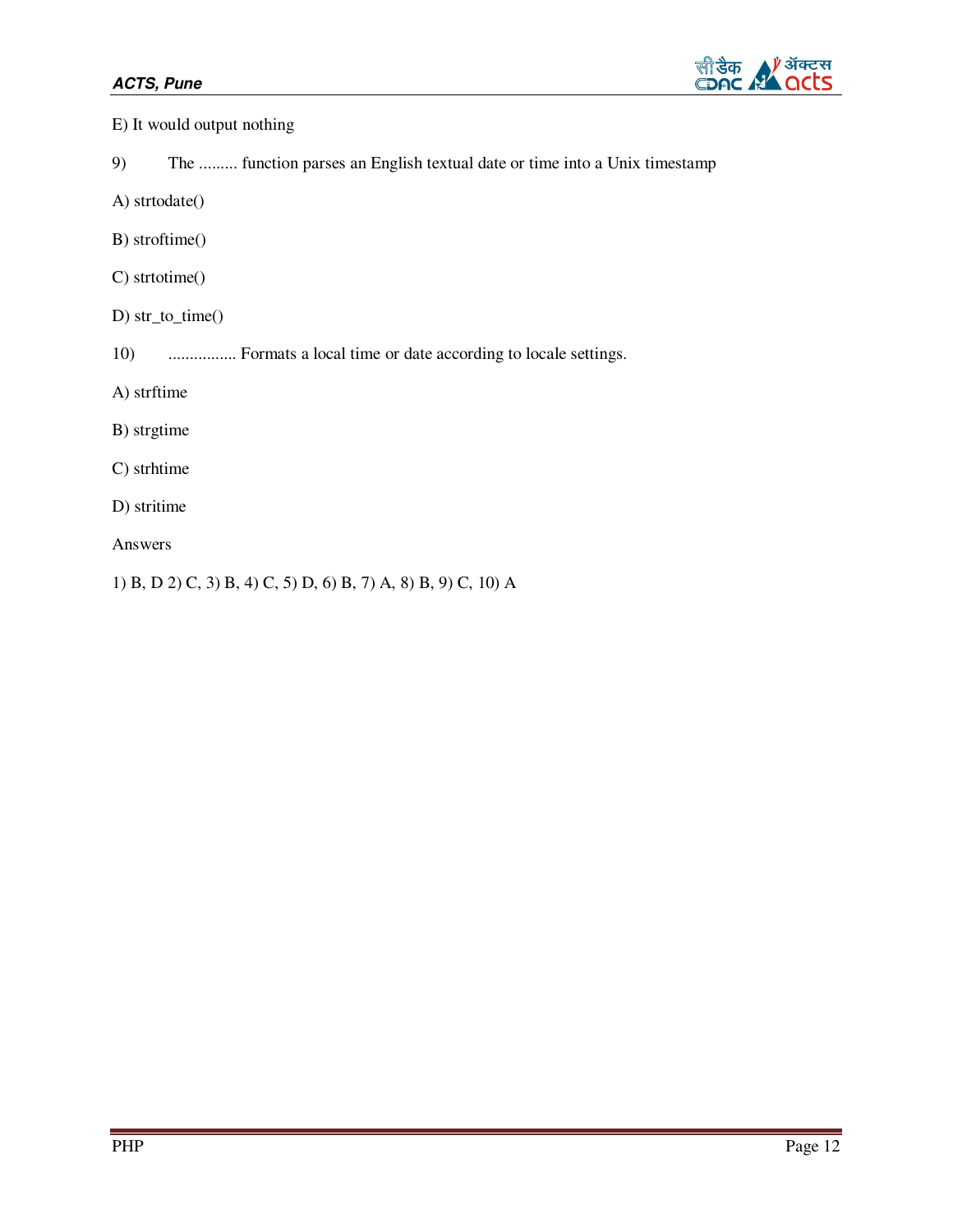

- 1) Which of the following DBMSs do not have a native PHP extension?
- A) MySQL
- B) IBM DB/2
- C) PostgreSQL
- D) Microsoft SQL Server
- E) None of the above
- 2) In PHP in order to access MySQL database you will use:
- A) mysqlconnect() function
- B) mysql-connect() function
- C) mysql\_connect() function
- D) sql\_connect() function
- 3) Transactions are used to treat sets of SQL statements atomically.
- A) True
- B) False
- 4) SQL is not case sensitive. SELECT is the same as select.
- A) True
- B) False
- 5) Which of the following is not an SQL aggregate function?
- A) AVG
- B) SUM
- C) MIN
- D) MAX
- E) CURRENT\_DATE()
- 6) What does the DESC keyword do in the following query?
- SELECT \*

#### FROM MY\_TABLE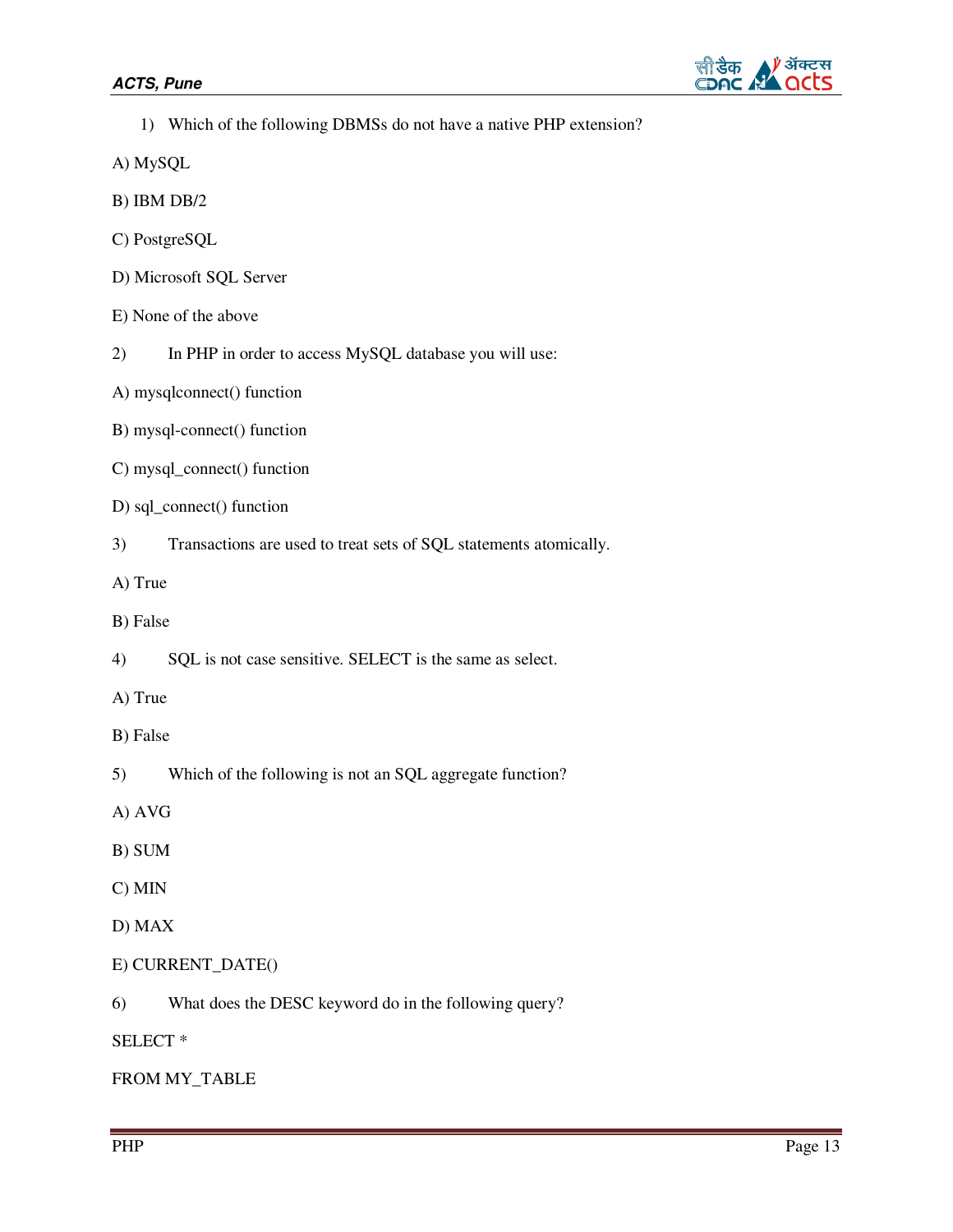

WHERE  $ID > 0$ 

ORDER BY ID, NAME DESC

A) It causes the dataset returned by the query to be sorted in descending order

B) It causes rows with the same ID to be sorted by NAME in ascending order

C) It causes rows with the same ID to be sorted by NAME in descending order

D) It causes rows to be sorted by NAME first and then by ID

E) It causes the result set to include a description of the NAME field

7) The ............. statement is used to delete a table.

A) DROP TABLE

B) DELETE TABLE

C) DEL TABLE

D) REMOVE TABLE

8) What will happen at the end of the following sequence of SQL commands?

BEGIN TRANSACTION

DELETE FROM MYTABLE WHERE ID=1

DELETE FROM OTHERTABLE

ROLLBACK TRANSACTION

A) The contents of OTHERTABLE will be deleted

B) The contents of both OTHERTABLE and MYTABLE will be deleted

C) The contents of OTHERTABLE will be deleted, as will be all the contents of MYTABLE whose ID is 1

D) The database will remain unchanged to all users except the one that executes these queries.

E) The database will remain unchanged

9) Use the .............. to delete the data inside the table, and not the table itself?

A) DROP TABLE

#### B) DELETE TABLE

C) TRUNCATE TABLE